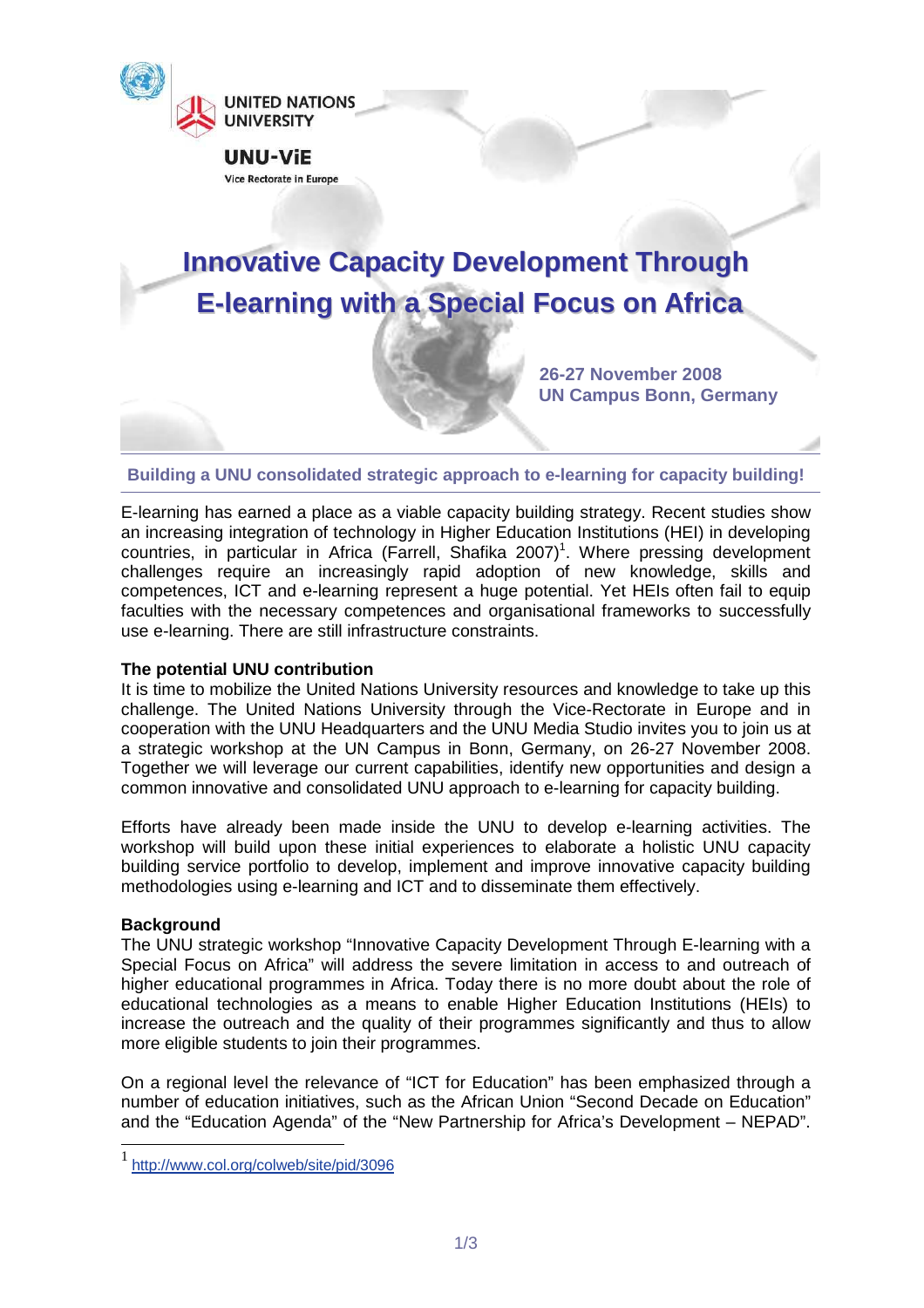On a country level the relevance is documented through numerous national policies and programmes on "ICT for Education". UNESCO, UNICEF, UNDP, the African Development Bank, the World Bank, the Association of African Universities, and the Commonwealth of Learning have stressed the important role of ICT for quality Higher Education (HE) in the attainment of the MDGs.

# **Barriers**

Some progress has been made so far in African Higher Education institutions to introduce e-learning (cf. AVOIR, MERLOT African network of Open Educational Resources, African Virtual University, creation of e-learning centres, as in Kenyatta University and Makarere University). But the early successes are still isolated. Innovative models of capacity building for knowledge creation and sharing, as well as learning technologies are of foremost importance. What can bring wider spread successful implementation?

HEIs which use ICT in education often organise it in the same transfer oriented way which they use without e-learning, creating an impact chain that leads to ineffective use of elearning in HEIs.For example, content delivery is insufficient for quality learning. This legacy approach largely neglects the potential of new technologies to strengthen capacities of HEI in Africa using different learning methods and pedagogies. New technologies can support more than content. The ability to implement e-learning with quality, accessibility and scalability are key to uptake by African HEIs. This requires innovation not only in technology, but in the fundamental educational models and pedagogies used by the institutions.

Without these changes, the situation results in the decrease of credibility and quality of elearning initiatives. This in turn leads to a rejection by the university management, to resistance by faculty, and low innovation potential for education. Rejection and resistance create observable low absorption capacity of HEIs in Africa and hinders HEIs, their management leaders, professionals and administrators to take advantage of those facilities available in a holistic way. Only "lone ranger" approaches build islands of innovative use which, however, in turn cannot be absorbed and scaled by the organisations to benefit HE teaching, learning and organisation processes. Consequently, students do not develop suitable skills for the labour market, and capacity in the field of ICT innovation remains low.

# **Objectives**

The aim of the UNU strategic workshop is to discuss a new strategic direction for a UNU service portfolio which can set new impulses in the cooperation with African HE institutions towards a better integration of e-learning and ICT.

Towards this end the UNU calls upon its RTC/Ps to participate in order to document a solid portfolio overview of the UNU's activities, experiences and expertise in the field of elearning for HE with a special emphasis on the African region, also drawing from experiences and expertise from other target regions of relevance to UNU RCT/Ps scope.

The workshop aims are:

- a) to take stock of the already existing UNU activities and expertises in both technology and educational pedagogy
- b) to discuss future cooperation and development of e-learning inside UNU in selected key areas to leverage that expertise,
- c) to envision and discuss strategic directions and to create synergies and benefit of existing expertise and networks, and